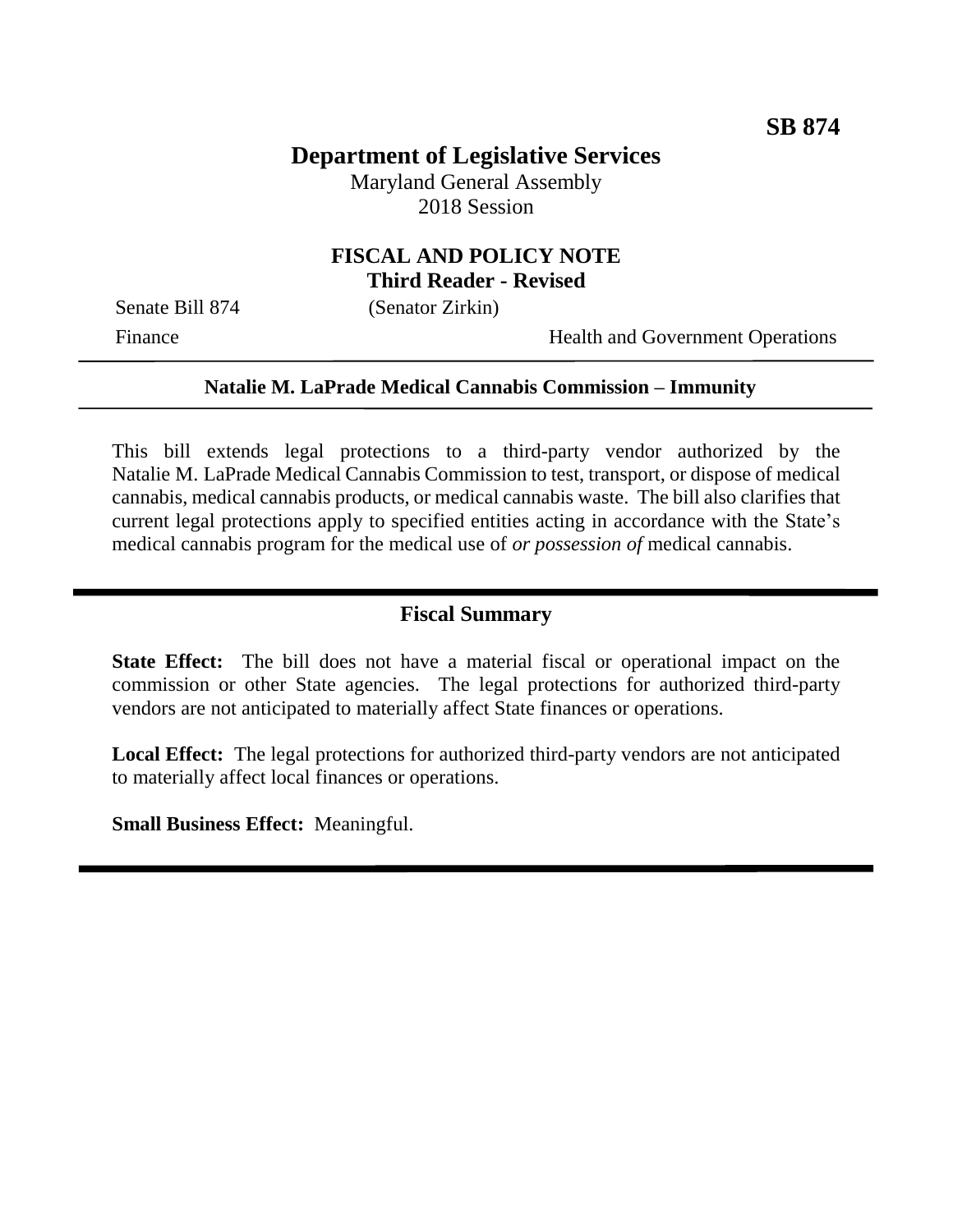## **Analysis**

#### **Current Law:**

### *Maryland's Medical Cannabis Program*

The Natalie M. LaPrade Medical Cannabis Commission is responsible for implementation of the State's medical cannabis program, which is intended to make medical cannabis available to qualifying patients in a safe and effective manner. The program allows for the licensure of growers, processors, and dispensaries and the registration of their agents, as well as registration of independent testing laboratories and their agents. There is a framework to certify health care providers (including physicians, dentists, podiatrists, nurse practitioners, and nurse midwives), qualifying patients, and their caregivers to provide qualifying patients with medical cannabis legally under State law via written certification.

#### *Protection against Arrest, Prosecution, and Civil or Administrative Penalties*

Current law establishes that any of the following persons acting in accordance with the statutory provisions of Maryland's medical cannabis program are not subject to arrest, prosecution, or any civil or administrative penalty, including a civil penalty or disciplinary action by a professional licensing board, nor may they be denied any right or privilege, for the use of medical cannabis: (1) a qualifying patient who is in possession of a 30-day supply of medical cannabis, or a greater amount if authorized by the qualifying patient's written certification; (2) a grower or grower agent; (3) a certifying provider; (4) a caregiver; (5) a dispensary or dispensary agent; (6) a processor or processor agent; or (7) a hospital, medical facility, or hospice program where a qualifying patient is receiving treatment.

#### *Secure Transportation Companies*

Statute is silent with regard to secure transportation companies in relation to the State's medical cannabis program. State regulations define a "secure transportation company" as a business that is licensed, whose employees are bonded, and that provides highly secure vehicles for the transportation of valuables and can assure that medical cannabis is secured at all times during transport. Either a secure transportation company or a shipping licensee must transport products containing medical cannabis. Further, a shipping licensee must use one transportation agent, who must carry commission-approved identification, to (1) accompany a shipment of products containing medical cannabis and (2) ensure the product is secured at all times during transport.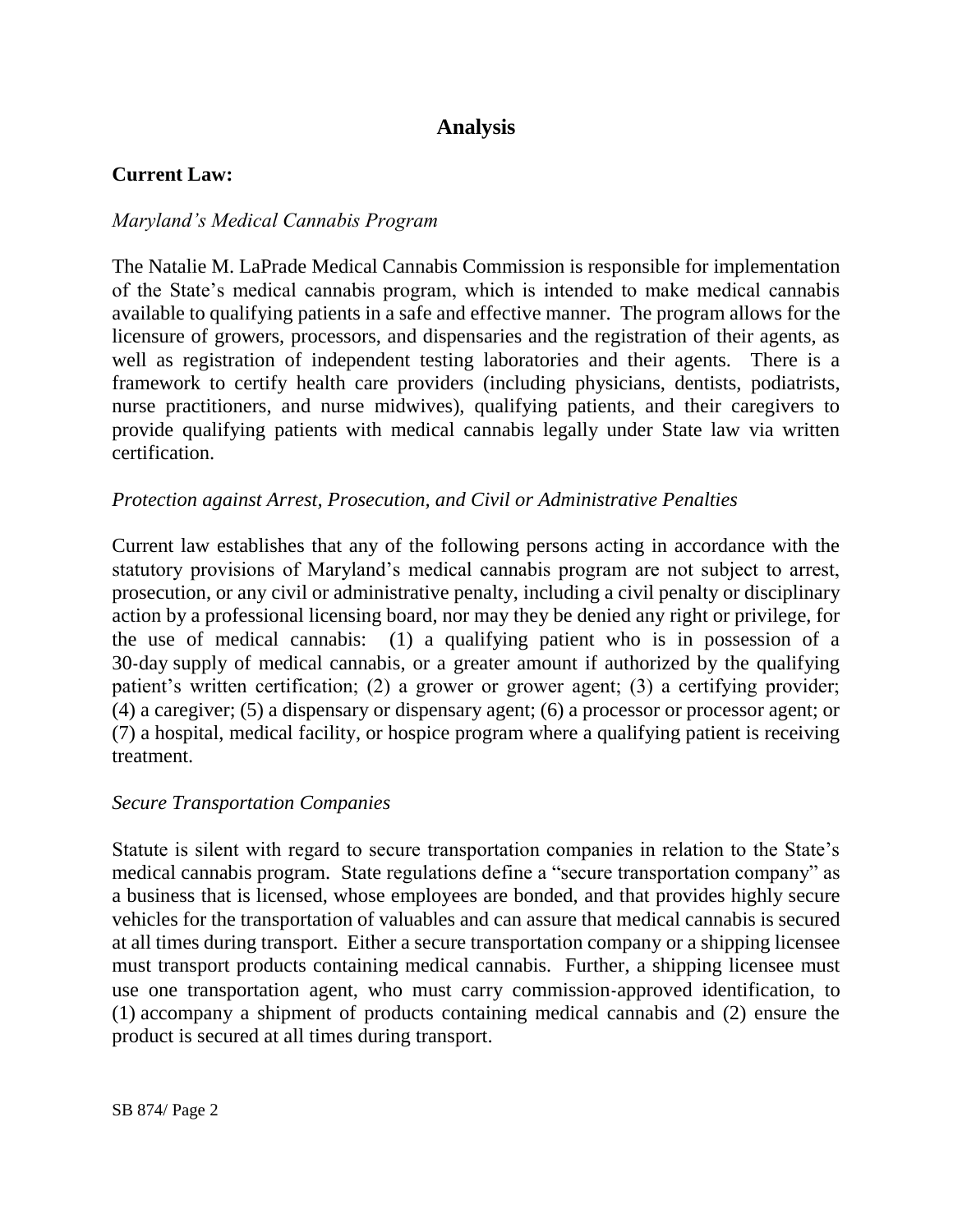A medical cannabis transport vehicle must have and display current registration from the State, be insured as required by law, and may not display any sign or illustration related to medical cannabis or a licensee. A transportation agent driving a medical cannabis transport vehicle must have a current driver's license, and while on duty, cannot wear any identifying clothing or objects that indicate ownership or possession of cannabis.

There is no inspection, registration, or licensing process in place to enforce these regulations.

### *Independent Testing Laboratories*

An independent testing laboratory is a facility, entity, or site that offers or performs tests of medical cannabis and products containing medical cannabis. Only registered independent testing laboratories may handle, test, or analyze cannabis or cannabis products. Independent testing laboratories must be accredited as operating to specified accreditation standards and be registered by the commission. Registrations are valid for two years. Additionally, independent testing laboratories must submit registration information for each employee. Regulations establish required standards of care related to the testing of medical cannabis and medical cannabis products.

By year-end 2017, the commission had approved one-year provisional registrations for four independent testing laboratories.

#### *Current Criminal Law Provisions Related to Marijuana*

Controlled dangerous substances (CDS) are listed on one of five schedules (Schedules I through V) set forth in statute depending on their potential for abuse and acceptance for medical use. Under the federal Controlled Substances Act, for a drug or substance to be classified as Schedule I, the following findings must be made: (1) the substance has a high potential for abuse; (2) the drug or other substance has no currently accepted medical use in the United States; and (3) there is a lack of accepted safety for use of the drug or other substance under medical supervision. No distinction is made in State law regarding the illegal possession of any CDS, regardless of which schedule it is on, with the exception of marijuana.

Pursuant to Chapter 158 of 2014, possession of less than 10 grams of marijuana is a civil offense punishable by a fine of up to \$100 for a first offense and \$250 for a second offense. The maximum fine for a third or subsequent offense is \$500. For a third or subsequent offense, or if the individual is younger than age 21, the court must (1) summon the individual for trial upon issuance of a citation; (2) order the individual to attend a drug education program approved by MDH; and (3) refer him or her to an